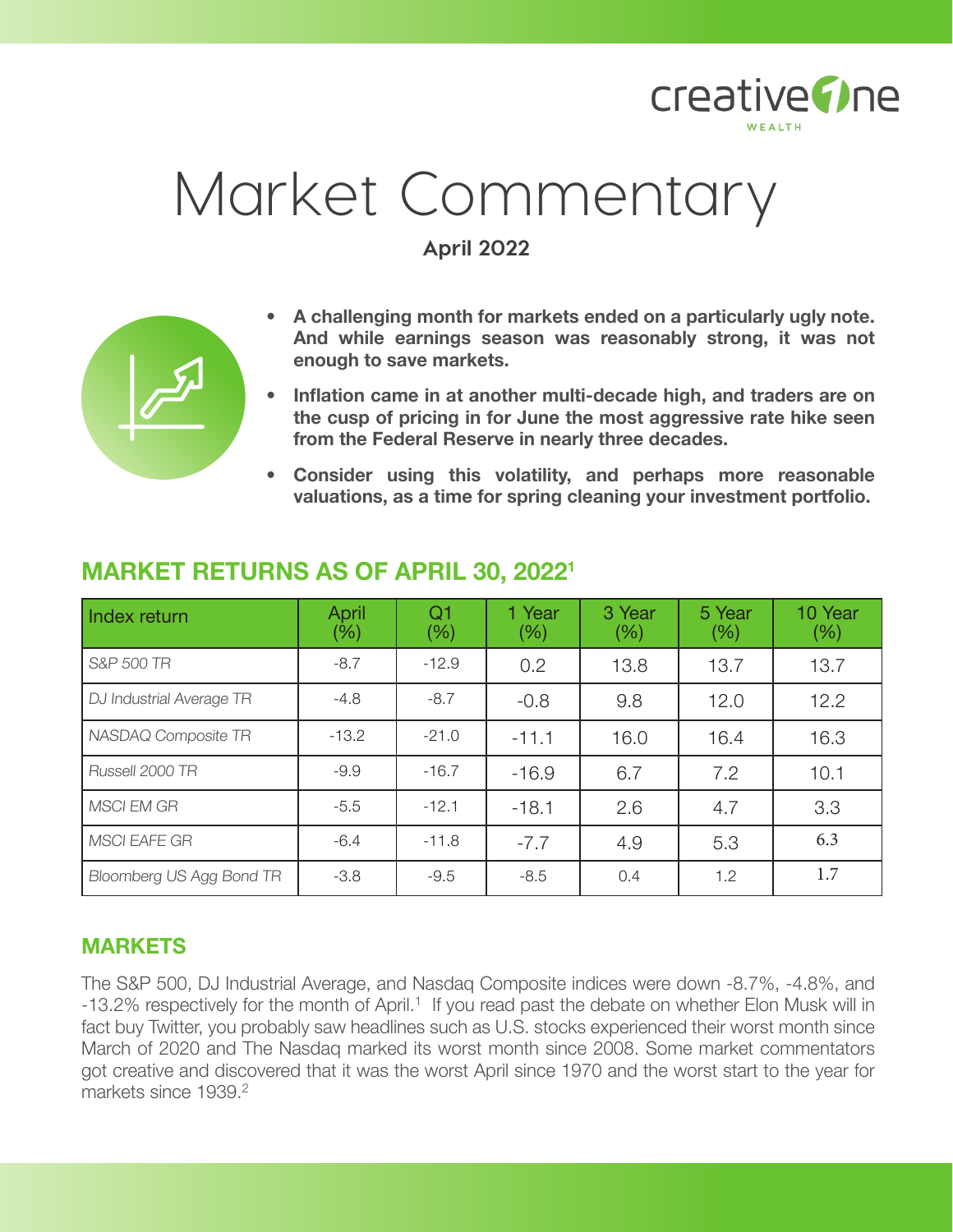The macroeconomic culprits for the market decline continued to be the war in Ukraine, supply chain disruptions, labor shortages, inflation's 40-year-high, and what that will all mean for rates (more on that below). On top of that, we saw new Covid-19 lockdowns in China, which means more supply chain disruptions and - potentially - more fuel for inflation. At the end of the month, the U.S. GDP report showed a surprise contraction (mostly due to volatile inventory and export data).<sup>3</sup>

If all that wasn't enough to drive markets wild, key quarterly earnings were also reported this month. Little publicized fact: earnings reports were overall reasonably strong in April, with more than 80% of companies beating analysts' expectations.<sup>4</sup> But it wasn't enough to save markets, as investors were hyper-focused on outlook and commentary, with bold statements like Apple saying it would face up to \$8 billion in losses due to restrictions in Shanghai, drawing more attention than the fact that it grew revenue nearly 9% year over year and beating analyst estimates.<sup>5</sup> And then of course the month ended on Amazon's disappointing report, with the company's first net loss in four years.<sup>6</sup>

#### Refinitiv S&P 500 Q1 2022 Earnings Dashboard<sup>6</sup>



## **THE FED AND RATES**

As markets digest each new piece of information that comes in, the underlying question remains, "what does this mean for inflation, growth, and the Fed's plan to hike interest rates?"

In early April, notes from the March meeting were released, which confirmed that 50bps increases are likely in the cards. "Many participants noted that one or more 50 basis point increases in the target range could be appropriate at future meetings, particularly if inflation pressures remained elevated or intensified."7

By the last day of April, investors were on the cusp of pricing in the most aggressive rate hike seen from the Fed in nearly three decades, with a near-equal chance that Fed policy makers in June will raise their benchmark rate by 75 basis points, following the half-point move that's expected at their meeting in May. The Fed hasn't done a 75-basis-point increase since 1994, toward the end of a path from 3% to 6%.8